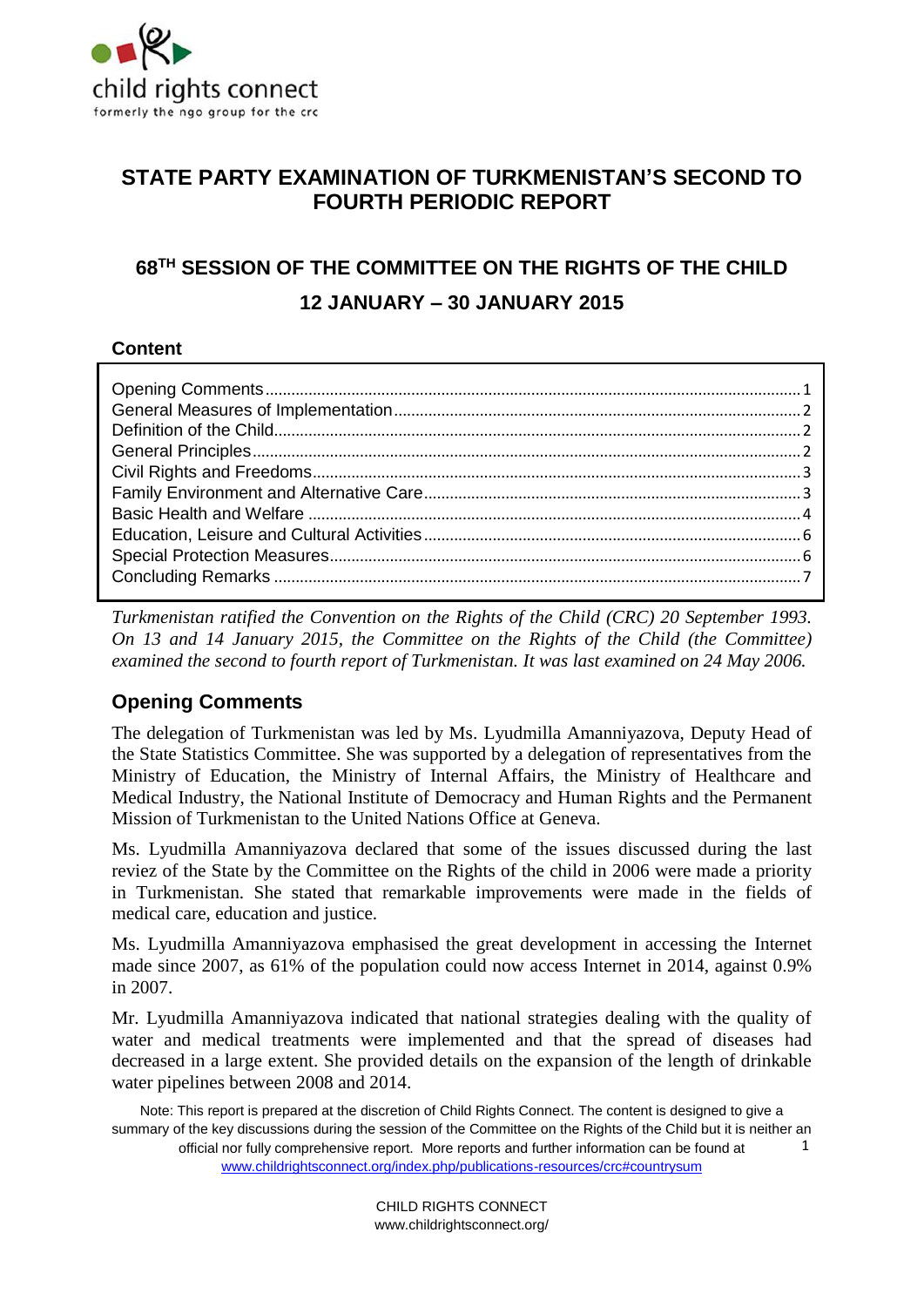Ms. Amal Aldoseri and Ms Olga A. Khazova, the two Country Rapporteurs, appreciated the improvements listed by the Head of Delegation of the State party and welcomed the Turkmen Delegation (the delegation).

### <span id="page-1-0"></span>**General Measures of Implementation**

### *Legislation*

The Committee welcomed the list of laws concerning the rights of the child adopted by the State party and asked whether the legislation was available for consultation by citizens. The Committee also enquired on access to instruments of international law. The delegation answered that legislation was regularly published on the national gazette and online in both Turkmen and Russian language and that there was no limitation to access to international treaties at the Ministry of Justice.

The Committee recommended the State to ratify the third Optional Protocol to the CRC on a Communications Procedure.

### *Coordination and monitoring*

The Committee asked about the existence of a body in charge of aligning domestic legislation with international instruments and enquired about plans for establishing a special body for the monitoring of the implementation of the CRC and of other international instruments dealing with children's rights.

#### *Dissemination and training*

The Committee asked about the dissemination of a human rights' culture in the State party. The delegation responded that the government, in collaboration with several international partners, opened a centre for information on human rights and international documents where training courses were available to disseminate a human rights culture.

#### *Budget*

The Committee welcomed the increase in the budget allocated to issues relating to children, but raised concerns on the transparency of this budget, and asked for clarifications on the monitoring of expenditures. The delegation indicated that the allocation of resources was transparent and that the Parliament monitored expenses at the end of every year.

# <span id="page-1-1"></span>**Definition of the Child**

The Committee acknowledged that the definition of the Child was in line with the CRC but was concerned that children with disabilities could only receive the disability allowance until the age of 16. The delegation said that the age limit to receive the allowance had been raised to 18 years old.

### <span id="page-1-2"></span>**General Principles**

#### *Non – discrimination*

The Committee enquired on the discrimination against children from ethnic minority groups in the State party and asked for clarifications on their access to higher education. The delegation said that there were no limitations for these students in accessing Turkmen Universities. The Committee also enquired on the possibility for these children to study in their own language. The delegation explained that this possibility existed but depended on the number of children requesting such an option.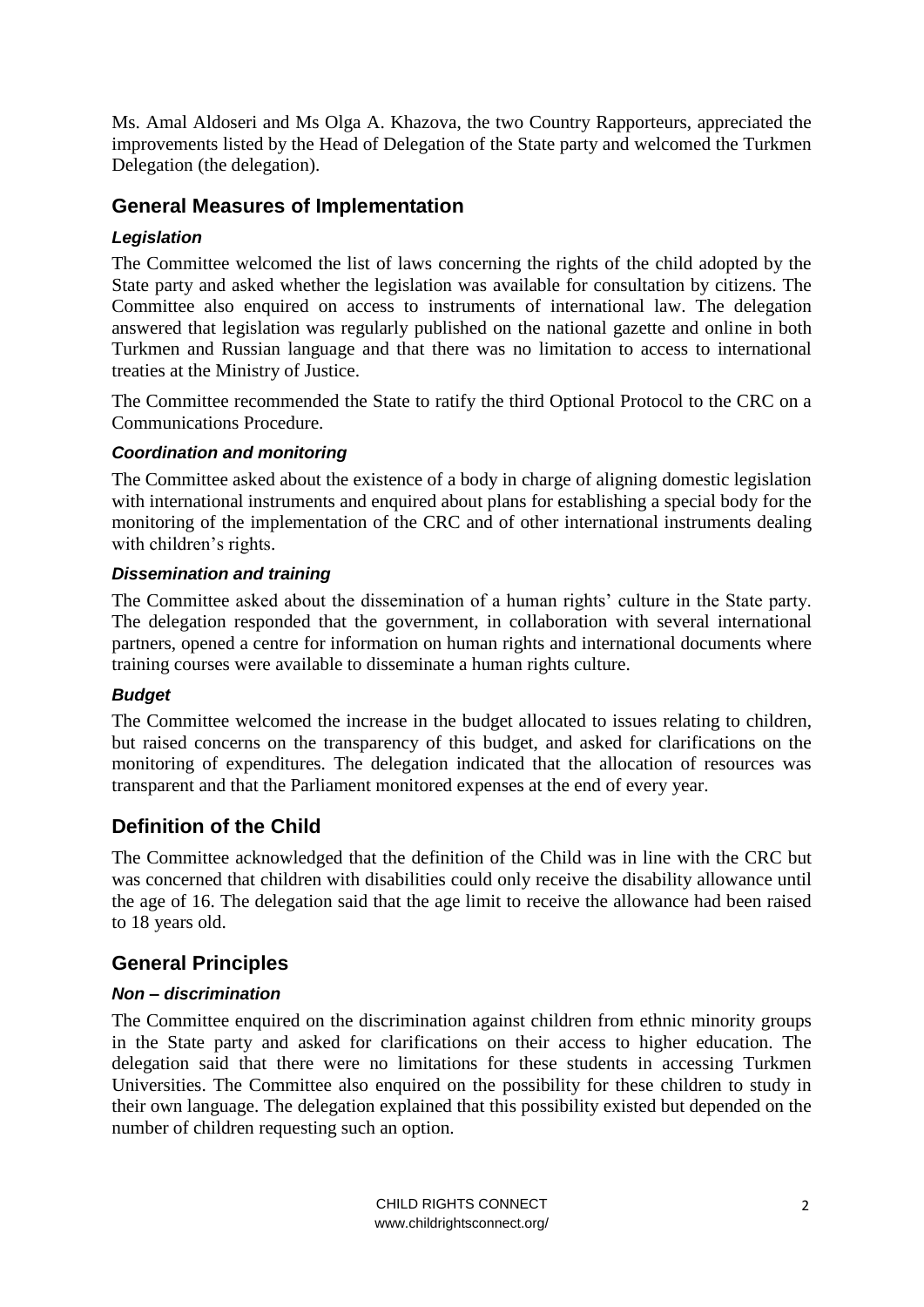#### *Best interest of the child*

The Committee asked the delegation to provide information on the extent of the implementation of the principle of the best interest of the child in the State party. The delegation answered that the best interest of the child was taken into account within the legislation.

#### *Respect for the views of the child*

The Committee asked the delegation to provide information on the opportunities for children to express their opinion and on the activities undertaken to encourage them to exercise their right to freedom of expression. The delegation replied that there were several ways for to express their views including magazines, radio and TV programmes. In addition, teachers were trained to teach children to express their opinions within the school environment.

# <span id="page-2-0"></span>**Civil Rights and Freedoms**

### *Corporal punishment*

The Committee raised concerns about the legal status of corporal punishment in the State's domestic legislation, as it was not explicitly prohibited. It asked for additional information on the work undertaken with families and schools to eradicate such a practice. The delegation replied that corporal punishment was prohibited by the State's legislation and that responsible individuals were sanctioned or brought to justice according to the seriousness of the resulting bodily arm. However, if there were no evidence of bodily arm after proper investigation, there would be administrative liability and not criminal responsibility.

#### *Right to life and survival*

The Committee expressed concerns on the deaths of some children caused by the car of the President during his visit to Mary Velayat in October 2014. The delegation specified that a criminal case had been opened following the accident and that victims received proper assistance.

#### *Right to a nationality*

The Committee asked about the status of children born in the State party's territory. The delegation answered that the child born in the State party acquired Turkmen nationality, regardless of the status of his/her parents.

# <span id="page-2-1"></span>**Family Environment and Alternative Care**

### *Family support*

The Committee raised concerns on the high number of families giving up their children, in particular on situation of abandonment linked to poverty in the State party. The delegation replied that poverty was not a reason for families to give up their children, but explained that children were often abandoned because they had some form of disability or without any explanation. The Committee asked what kind of programme was being implemented to train parents to take care of their children, even when they had a disability. The delegation said that healthcare personnel worked with mothers to convince them to keep their new-borns and that support to parents was provided.

The Committee noted that a high number of parents were leaving the country to look for work abroad, leaving their children behind. It asked whether any measures had been taken in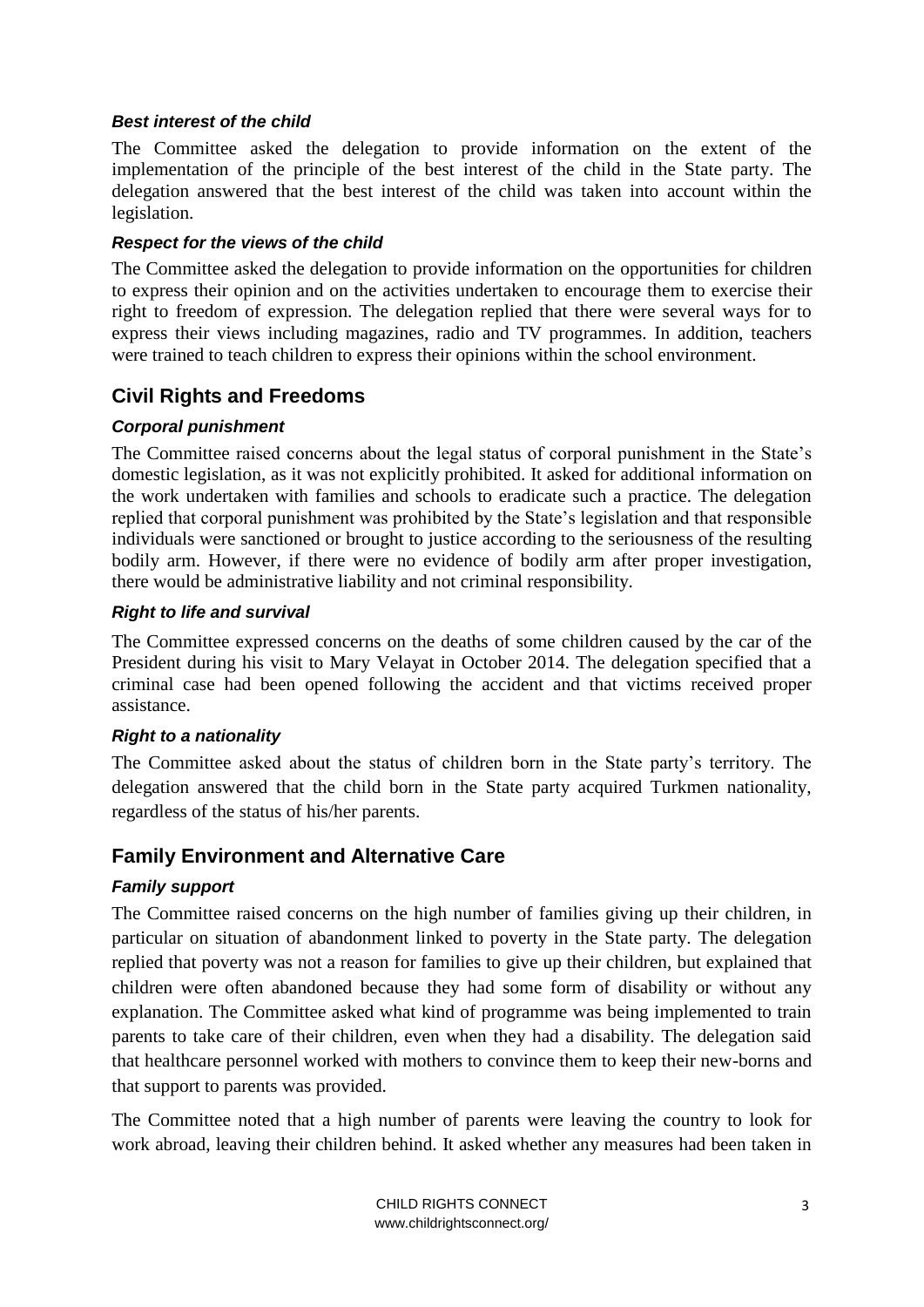that regard. The delegation said that financial assistance was provided to households with low-income.

### *Institutions and family-based care*

The Committee asked what services were provided to abandoned children. The delegation recognised that the implementation of legislation and the documentation process on this matter were slow but that children were temporarily placed in institutions while waiting for families to take them back. It further added that 72 children out of 131 were placed in institutions in 2013 with the possibility to go back to their families.

### *Adoption*

The Committee acknowledged that international adoption procedures were interrupted and suggested this option as a way to tackle the problem of children left without parental supervision. The delegation informed the Committee that the ratification of the Hague Convention on Adoption was under consideration and that more than 7000 children had been adopted in the State between 2011 and 2014, including children with disabilities.

The Committee asked the delegation to provide information on the conditions used to select adoptive parents. The delegation answered that adoption was allowed only if the receiving family met standards related to income, housing and general comfort.

The Committee recalled the right of children to know their origins and asked if adopted children were able to know their origins and biological parents, where possible. The delegation said adoption was confidential and that informing the child was a personal decision of the adoptive parents.

# <span id="page-3-0"></span>**Disabilities, Basic Health and Welfare**

# *Health services*

The Committee raised concerns about the cuts on the budget allocated to the health sector and enquired about the high number of cancer cases amongst children in the State. The delegation affirmed that maternal and child health were a priority in the State party and that the government established a network of 14 hospitals specialised in children's health, increasing the amount of hospital beds from 3408 in 2005 to 5000 in 2014. The delegation also added that the budget allocated to healthcare would increase of 12% in 2015.

The Committee asked about the training provided to medical personnel on child health. The delegation replied that the government enhanced the level of medical training and that doctors were attending courses on an annual basis. It also added that new relevant medical facilities were built and that existing hospitals were renovated to meet the European Union's standards.

The Committee noted the increase in the number of cancer cases in the northern region of Dashoguz. The Committee asked the delegation to provide information on the efforts made by the government to reduce the maternal and infant mortality in that region. The delegation explained that both maternal and child mortality were gradually declining thanks to the government's policies. The delegation further stated that the government's strategies included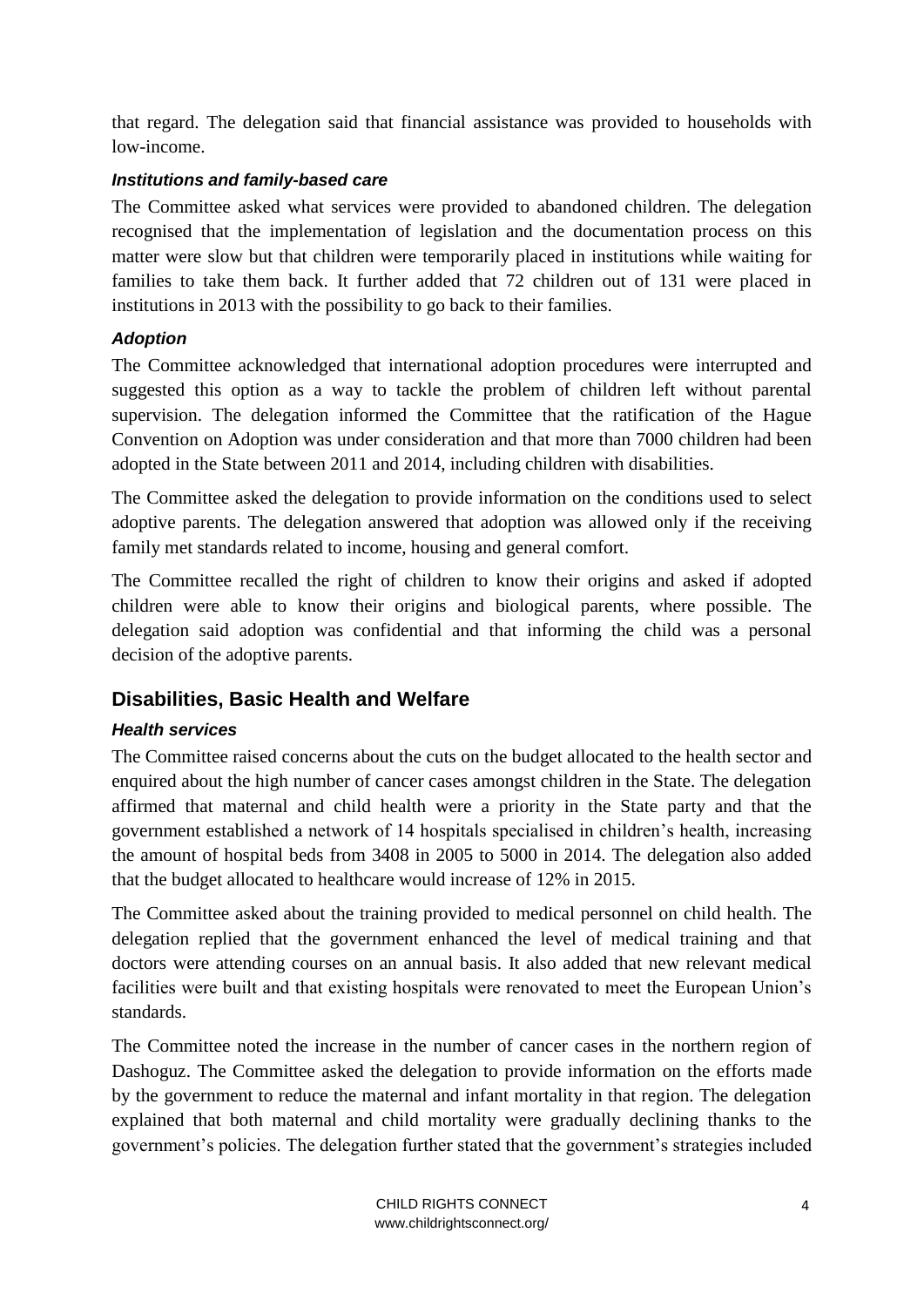the use of screening programmes in line with WHO standards and that a highly developed system for the early detection of breast and cervical cancer was put in place.

The Committee enquired on the provision of health services for children in remote areas of the country. The delegation said that healthcare facilities were present in rural areas and that children with specific needs could be treated at both the regional and national levels.

### *Children with disabilities*

The Committee expressed concerns related to the number of children with disabilities living in institutions and reminded the delegation of the importance of including these children in mainstream education. The delegation clarified that children in institutions were given physical and psychological rehabilitation treatment and were then included in schools. The delegation indicated that a certification package for child-friendly schools was being developed in collaboration with UNICEF. Within this package, 38 indicators out of 60 were related to the inclusiveness aspect of education.

### *HIV/AIDS and Adolescent Health*

The Committee asked the delegation to provide information and statistics on the national HIV prevention programme, focusing on prevention programmes in schools. The delegation answered that reproductive health and use of contraceptives were included in schools' curricula. The delegation further pointed out that, as of 2001, special facilities where adolescents could enjoy of free consultation services were established.

The Committee raised concerns about the closure of two HIV/AIDS treatment national centres. The delegation explained that these centres were not closed but transferred to new renovated buildings.

#### *Breastfeeding*

The Committee noted that exclusive breastfeeding for the first six months of life decreased by 10% and asked the delegation to provide clarifications on this matter. The delegation said that the government implemented programmes since 1998 on exclusive breastfeeding and informed the Committee of the 20% increase in children benefiting of breastfeeding between 2010 and 2014. The delegation added that new child-friendly healthcare centres would open in two regions of the State party.

The Committee asked whether working mothers were receiving sufficient time allowances to breastfeed their children. The delegation responded that working mothers were given at least 190 calendar days or longer in case of underweight of the baby. The delegation additionally stated that paternity leave was also available.

#### *Suicide*

The Committee drew attention to the high number of adolescents committing suicide in the State party and asked the delegation to provide information on the strategies implemented to eradicate this phenomenon. The delegation answered that there were 32 cases in 2010 and 17 in 2013 and explained that services to support adolescents in difficult situation were provided in both patient-friendly hospitals and schools.

#### *Quality of water*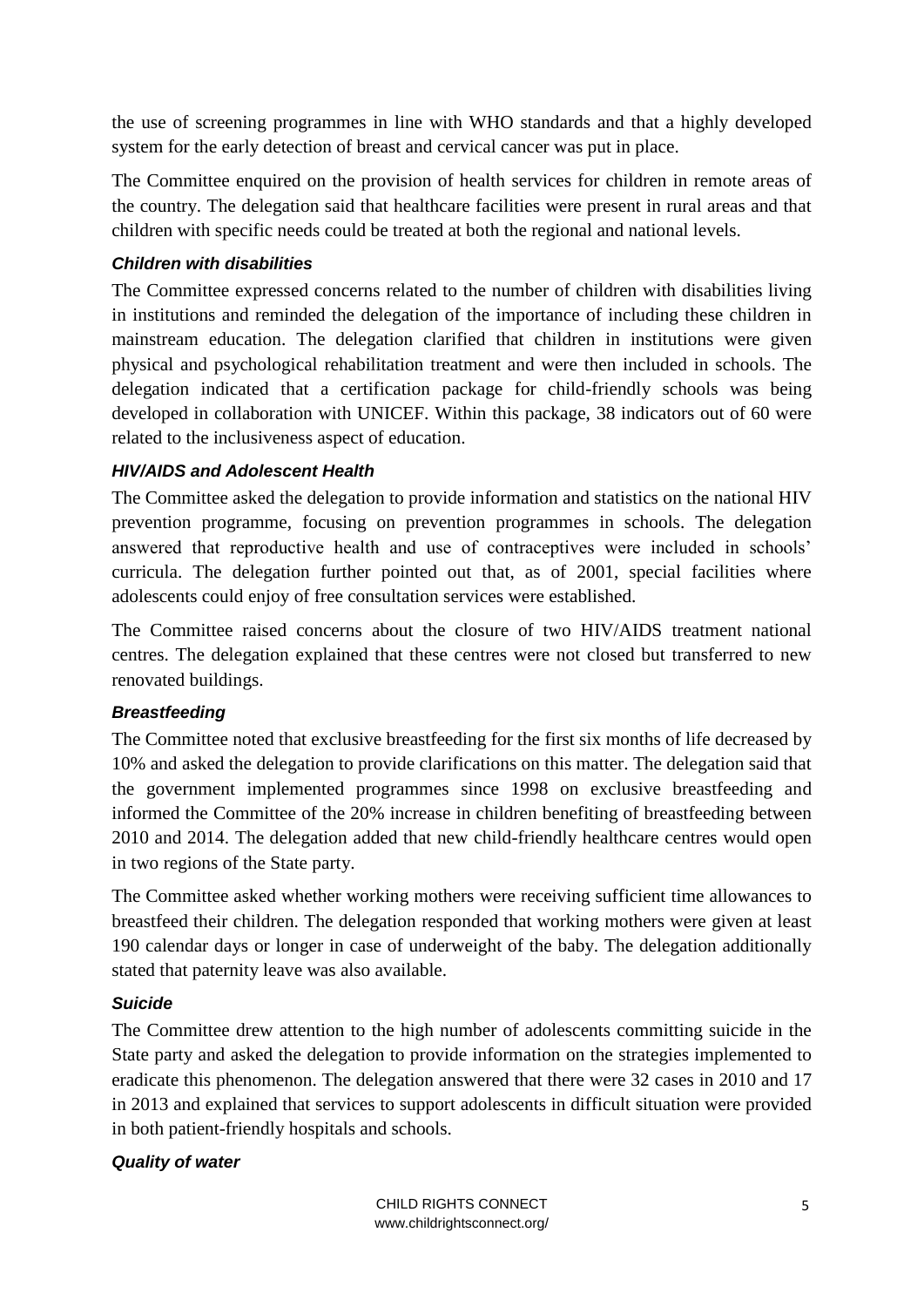The Committee enquired on the efforts made to improve sanitary conditions and access to drinking water in the State party. The delegation said that the government passed a law on drinking water in 2010 and implemented a plan to ensure the provision of clean water to populated areas in 2011. Monitoring of biological and chemical components in water was also carried out on a monthly basis in local laboratories. The Committee thus asked whether water purification facilities were present in major cities. The delegation stated that these were present in each region.

# <span id="page-5-0"></span>**Education, Leisure and Cultural Activities**

# *Education*

The Committee asked about the years of compulsory education and about quality of education in the State party. The delegation answered that children studied for 12 years after starting school at the age of 6. It indicated that teachers were trained through special courses and that pupils could learn through interactive methods. The delegation also indicated that children were provided with free books and school materials.

The Committee asked about the status of teachers in the State party and required information on the presence of teaching staff in rural areas. The delegation answered that the government started to carry out a reform of the education system in 2007 and that the salaries and the prestige of teachers, including those practicing at a local level, were enhanced.

### *Leisure and cultural activities*

The delegation informed the Committee that children could participate in sport competitions at school and in national festivals.

# <span id="page-5-1"></span>**Special Protection Measures**

### *Juvenile justice*

The Committee asked for information on the specific protection of children within the juvenile justice system. The delegation indicated that the State made progress in the juvenile justice sector and that a unique mechanism for the protection of the rights of the child would be put in place. The Committee further asked for clarification as to the extent of the specialisation of judges dealing with children's rights. The delegation explained that judges dealing only with minors did not exist in the State party but that they went through a specialisation process.

The Committee asked whether children were detained only after a court sentence or even when waiting for trials. The delegation said that only children found responsible of certain offences were placed in detention centres and were held in custody before the sentencing.

The Committee enquired about the existence of a restorative justice system. The delegation said that the introduction of this practice was included in the discussion related to the improvement of the juvenile justice system.

The Committee asked about the occurrence of torture against children in detention centres. The delegation explained that video cameras were set up and that all detainees could lodge complaints about their mistreatment in detention centres. It added that, the International Red